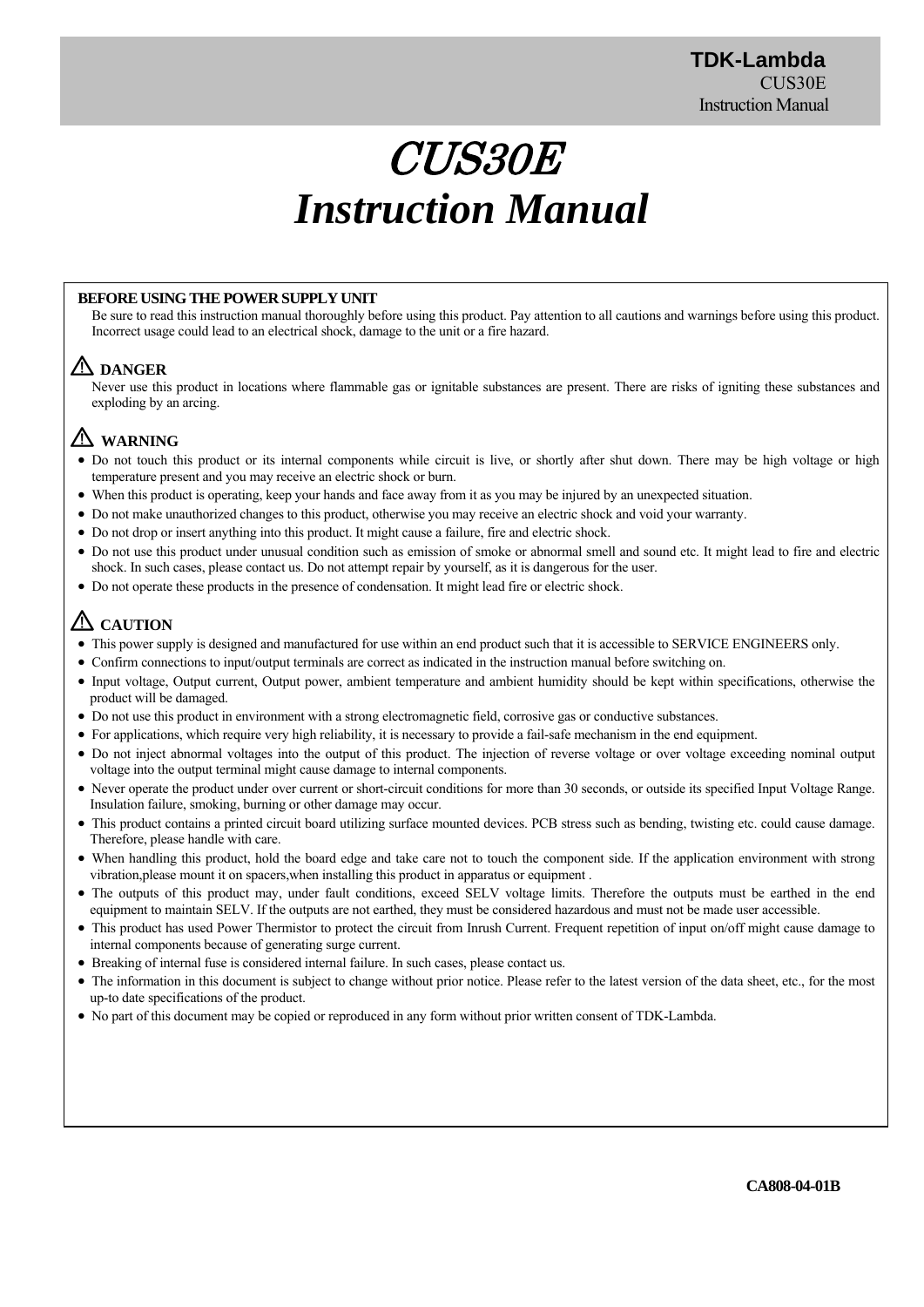#### **Important safety instructions**

#### Servicing

These products are not customer serviceable. Repairs may only be carried out by TDK-Lambda.or their authorized agents. These products are not authorized for use as critical components in nuclear control systems, life support systems or equipment for use in hazardous environments without the express written approval of the Managing Director of TDK-Lambda Corporation.

#### Safety Class of Protection

These products are designed for the following parameters : Material Group IIIa, Pollution Degree 2, Over voltage Category II, Class I (earthed), Indoor use as part of an overall equipment such that the product is accessible to service engineers only.

## **Input markings and symbols**

Caution refer to supplementary documents

#### **EMC performance**

Immunity

| Test                                                           | Standard      | Passed   | Comments                  |  |
|----------------------------------------------------------------|---------------|----------|---------------------------|--|
| Electrostatic discharge                                        | IEC61000-4-2  | Level 4  | Air discharge 15kV        |  |
|                                                                |               |          | Contact discharge 8kV     |  |
| Electromagnetic field                                          | IEC61000-4-3  | Level 3  | 10V/m                     |  |
| Fast / burst transient                                         | IEC61000-4-4  | Level 4  | 4kV                       |  |
| Surge immunity                                                 | IEC61000-4-5  | Level 3  | Normal mode 2kV           |  |
|                                                                |               | Level 4  | Common mode 4kV           |  |
| Conducted RF immunity                                          | IEC61000-4-6  | Level 3  | 10V                       |  |
| Power frequency magnetic field                                 | IEC61000-4-8  | Level 4  | 30A/m                     |  |
| Voltage dips, variations, interruptions                        | IEC61000-4-11 | Class 3  | $*1$ , $*2$ , $*3$ , $*4$ |  |
| $\overline{a}$ , and a contract the contract of $\overline{a}$ |               | $\cdots$ |                           |  |

\*1. On the condition of 30% dip and 500ms duration, the output voltage will recover after the power turn on again.

\*2. On the condition of 60% dip and 200ms duration, the output voltage will recover after the power turn on again.

\*3. On the condition of 100% dip and 20ms duration, the output voltage will recover after the power turn on again.

\*4. On the condition of 100% dip and 5000ms duration, the output voltage will recover after the power turn on again. Emissions

| ----------- |                 |                           |
|-------------|-----------------|---------------------------|
| est         | <b>Standard</b> | comments                  |
| EMI         | EN55032         | Class B (as per CISPR 22) |
| Flicker     | IEC61000-3-3    | ∑omplıant                 |

#### **General installation instructions**

1)These products are Class Ⅰ and must therefore be reliably earthed and professionally installed in accordance with the prevailing electrical

wiring regulations and the safety standards covered herein.

2)These products are IPX0, and therefore chemicals/solvents, cleaning agents and other liquids must not be used.

3)The first protective earth connection in the final installation must be marked with the protective earth symbol.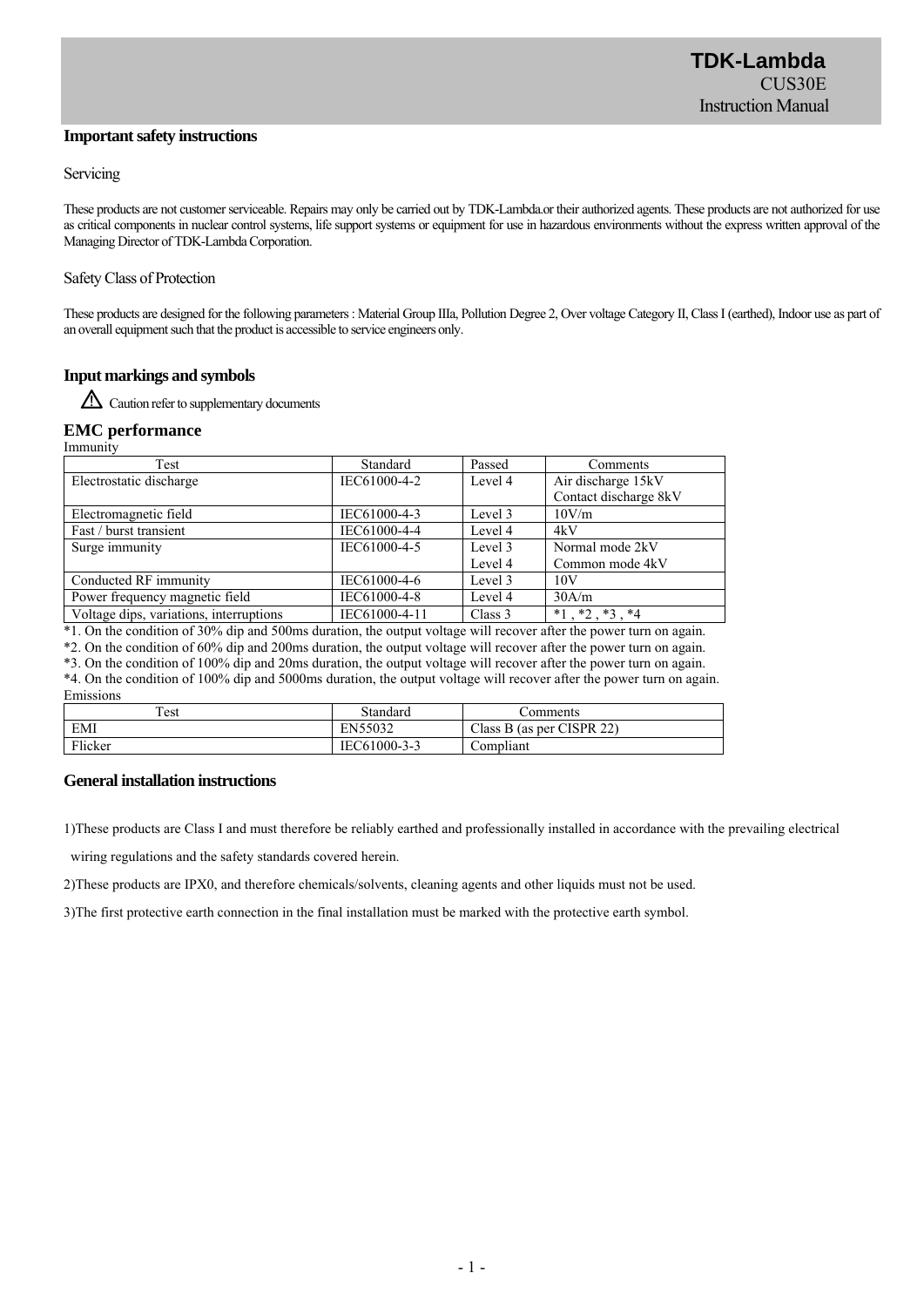# 1.Model name identification method **CUS 30E – 5**



# 2.Terminal Explanation

CUS30E



- ① L : AC Input terminal Live line (Fuse in line.)
- ② N : AC Input terminal Neutral line
- $\circled{3}$   $\downarrow$  :  $\downarrow$  Terminal (Protective Earth)
- **4** Mounting hole (hole diameter :  $\phi$ 3.5mm) If the application environment with strong vibration, the product should be fixed with spacers. The mounting surface of the spacer should be within Max  $\phi$ 8mm.
- ⑤ Mounting hole (hole diameter : φ3.5mm) This hole is not connected to Protective Earth of CN1. If the application environment with strong vibration, the product should be fixed with spacers.
	- The mounting surface of the spacer should be within Max  $\phi$ 8mm.
- ⑥ V.ADJ : Output voltage adjust trimmer. The direction of the adjustment is on the side.The output voltage rises when a trimmer is turned clockwise .
- $\overline{O}$  + : + Output Terminal
- $\circledR$  -:- Output Terminal

# 3.Explanation of Function and Precautions

#### **3-1. Input Voltage Range**

Input voltage range is single phase 85-265VAC (47-63Hz)or 88- 370VDC. Input voltage, which is out of specification, might lead unit damage. For cases where conformance to various safeties required, input voltage range will be 100-240VAC (50-60Hz).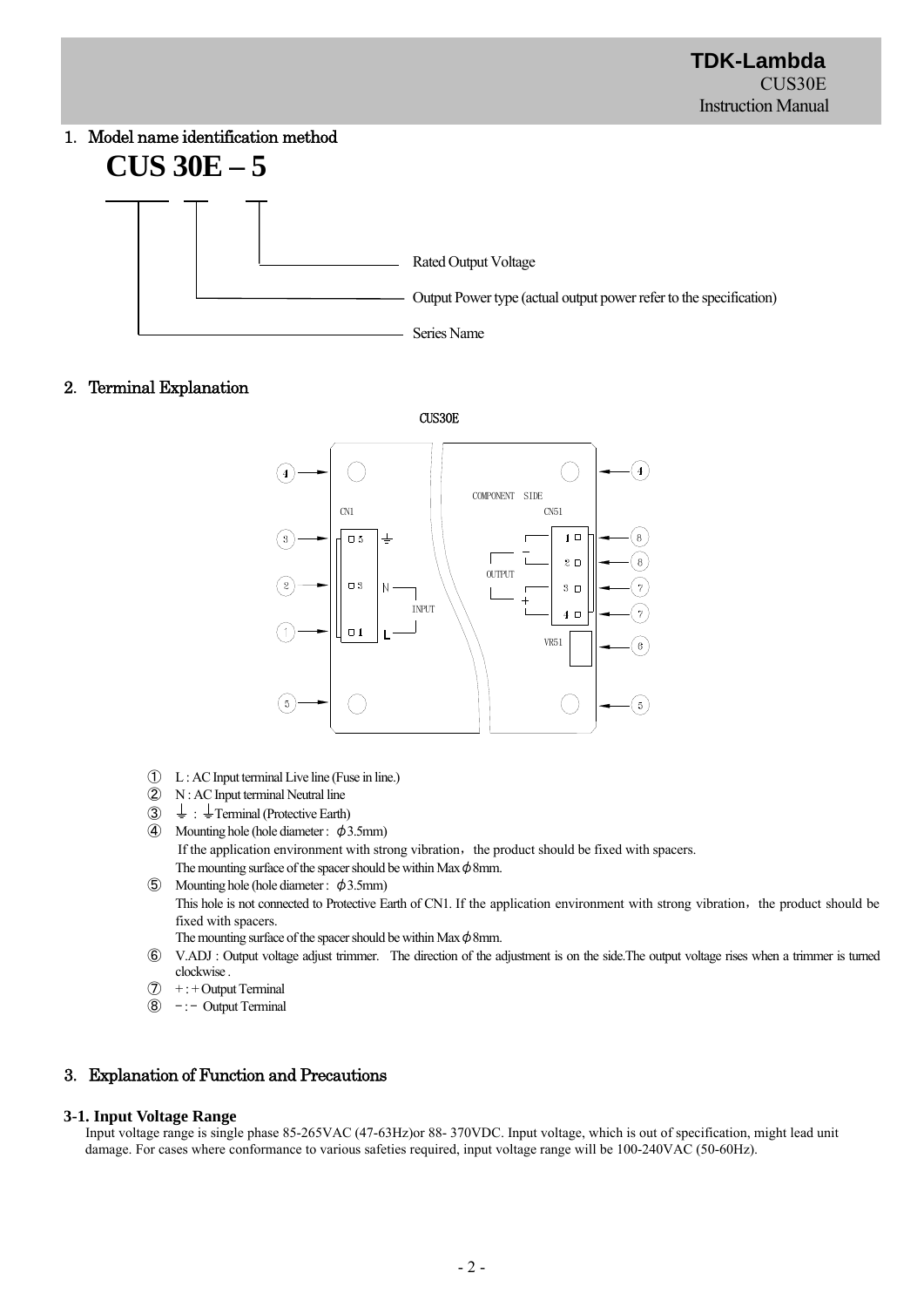#### **3-1-1. Input Voltage vs Output Derating**

Output derating is required when the power supply operate below85VAC/88VDC input. Refer to table below for details.



#### **3-2. Output Voltage Range**

Output voltage is set the rated value at shipment. V.ADJ trimmer (VR51) can adjust the output voltage within the range. Output voltage range refers to the specification. To turn the trimmer clockwise, the output voltage will be increased. Take note when the output voltage is increased excessively, over voltage protection (OVP) function may be triggerd and voltage will be shut down. Furthermore, when increasing the output voltage reduce the output current so as not to exceed the maximum output power.

#### **3-3. Inrush Current**

These products equipped Power thermistor to limit the inrush Current. This series are Power thermistor method so that higher current will flow at higher ambient temperature or re-input condition. Please select input switch and fuse carefully with the high temperature and re-input the power condition. The Inrush Current value is under cold start at 25℃ in the specification.

#### **3-4. Over Voltage Protection (OVP)**

The OVP function (Inverter shut down method, manual reset type) is provided. OVP range refers to the specification When OVP triggers, the output will be shut down. To reset OVP, remove the input of power supply for a few minutes, and then re-input. In addition, the setting value of OVP is fixed and not adjustable. Pay attention not to apply higher voltage externally to the output terminal to avoid unit failure. In case of inductive load, put protective diode in series to the output power line.

#### **3-5. Over Current Protection (OCP)**

These products provide the Hiccup mode with automatic recovery .OCP function operates when the output current exceeds 105% of maximum DC output current of specification. The outputs will be automatically recovered when the overload condition is canceled. Never operate the unit under over current or shorted conditions for more than 30seconds, which may leads damage or insulation failure. OCP setting is fixed and not to be adjusted externally.

#### **3-6. Output Ripple & Noise**

The standard specification for maximum ripple value is measured according to measurement circuit specified by JEITA-RC9131B. When load lines are longer, ripple will becomes larger. In this case, electrolytic capacitor, film capacitor, etc. might be necessary to use across the load terminal. The output ripple cannot be measured accurately if the probe ground lead of oscilloscope is too long. For start up at low ambient temperature and low input voltage, output ripple noise might not meet specification. However, output ripple noise specification can be met after one second.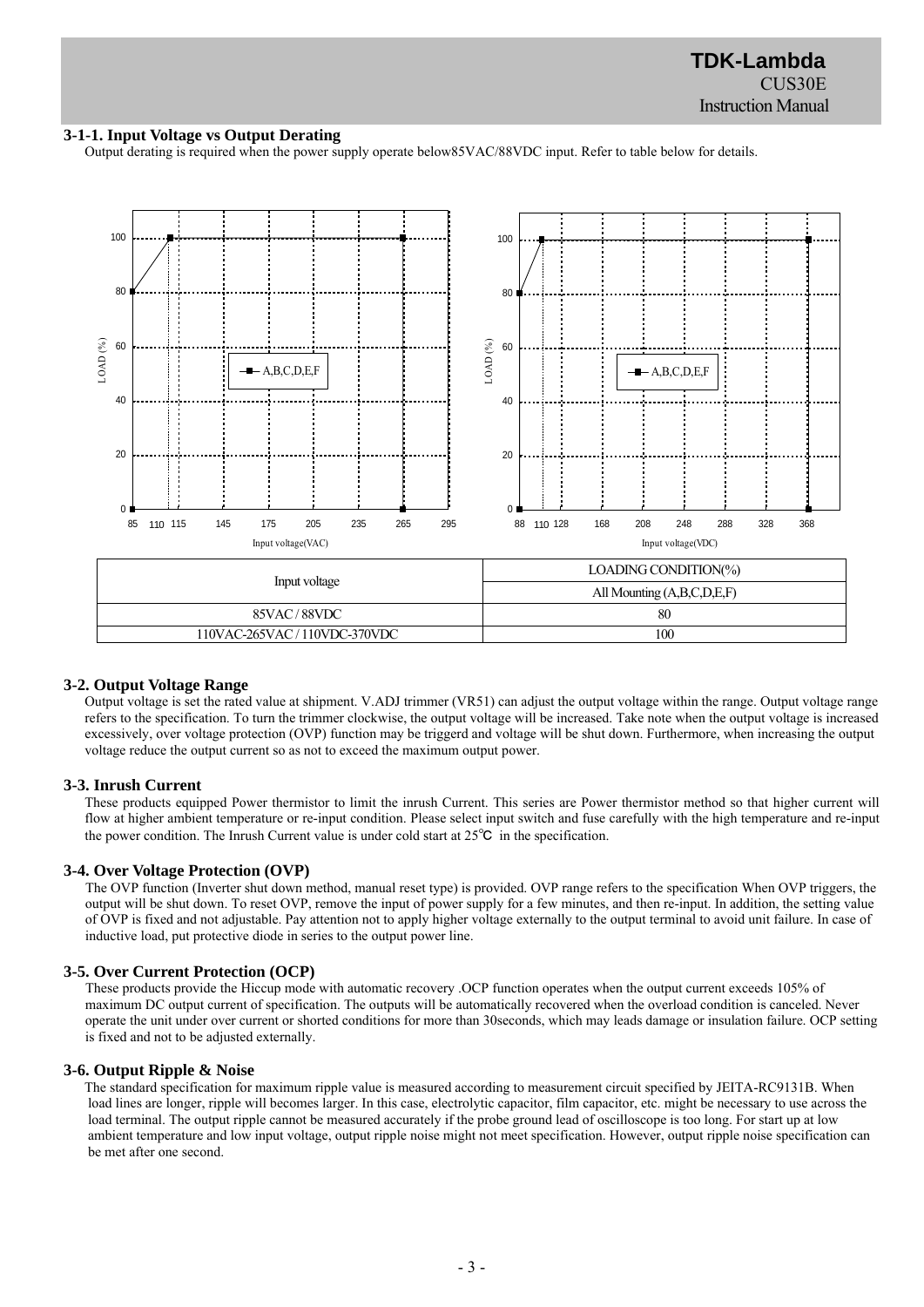A circuit reducing light load input power consumption is built in CUS30E (Input power : 0.2W typ,0.5W max at no load). When output current is within 0-35% of rated load, the internal switch element is intermittent operated, and the switching loss is decreased.The specification of the Ripple & Noise changes by this intermittent operation. The dynamic load response characteristic changes by this intermittent operation too. Different input voltage and dynamic load condition has different dynamic load response characteristic. Please contact us for details.



#### **3-7. Series Operation**

For series operation, either method (A) or (B) is possible.



**Note**:If customer choose method (A),please select a bypass diode with maximum forward current rating more than output load current. And maximum reverse voltage must withstand each power supply output voltage.

#### **3-8. Parallel Operation**

For parallel operation, method (B) is possible.

(A) To increase the output current is not possible. (B)To use as Back-up Power Supply

1.Adjust the output voltage of each power supply to be same.

- 2.Set power supply output voltage higher by the forward voltage drop(Vf) of diode.
- 3.Use within the specification for output voltage and output power.





#### **3-9. Isolation Test**

Isolation resistance between Output and  $\pm$ (Protective Earth) is more than 100MΩat 500VDC. For safety operation, voltage setting of DC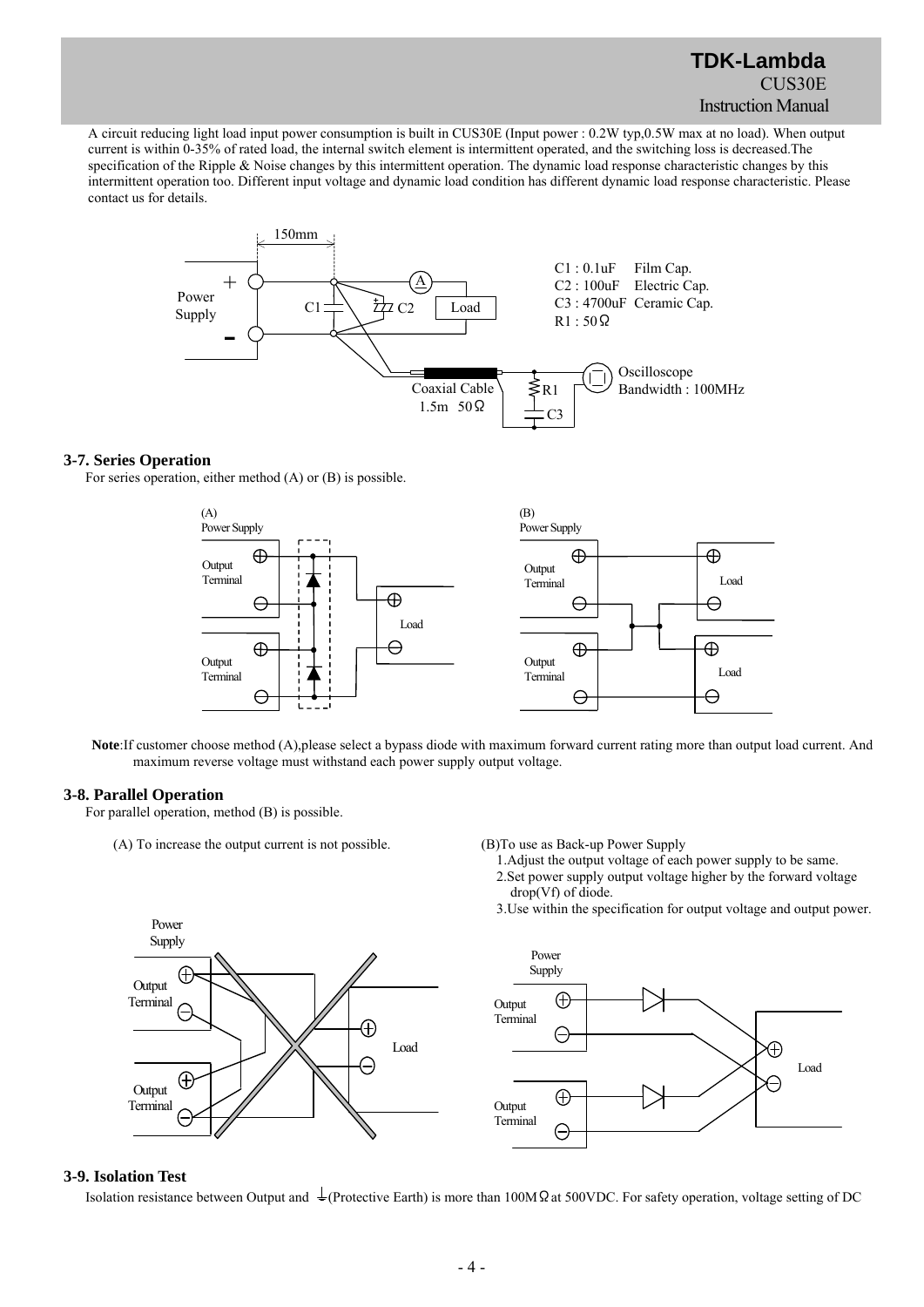isolation tester must be done before the test. Ensure that the unit is fully discharged after the test. Output -  $\frac{1}{2}$ (Protective Earth) : 500VDC More than 100M $\Omega$ 



#### **3-10. Withstand Voltage**

This series is designed to withstand 3kVAC(10mA) between input and output, 2kVAC (10mA)between input and  $\downarrow$  (Protective Earth), 500VAC(20mA) between output and  $\perp$ (Protective Earth), each for 1 minute. The applied voltage must be gradually increased from zero to the testing value and then gradually decreased for shut down. When timer is used, the power supply may be damaged by high impulse voltage at timer switch on and off.

Connect input and output as follows.

Input - Output(Dashed line) : 3kVAC 1min(10mA) Input -  $\frac{1}{2}$ (Protective Earth)(Solid line) : 2kVAC 1min(10mA) Output -  $\frac{1}{2}$ (Protective Earth) : 500VAC 1min(20mA)





## **Instructions for using the power supply in customer's system**

1.If the output of power supply is connected to FG in the application, the withstand voltage test between input and output (FG) should be tested at 2kVAC.

2.If there is external noise filter and Y-caps connected at the input and output of the power supply, the voltage distribution between primary and secondary circuit will be changed during the withstand voltage test, and may cause test fail. In this case, please contact TDK-Lambda for the technical support and instructions.

3.Keep more than 5mm creepage and clearance between circuitry & components of output side and FG, to meet the power supply withstand voltage specification.

# 4.Mounting Directions

#### **4-1.Mounting Directions.**

Recommended standard mounting direction is (B). (A) (C) (D) (E) (F) are also possible.

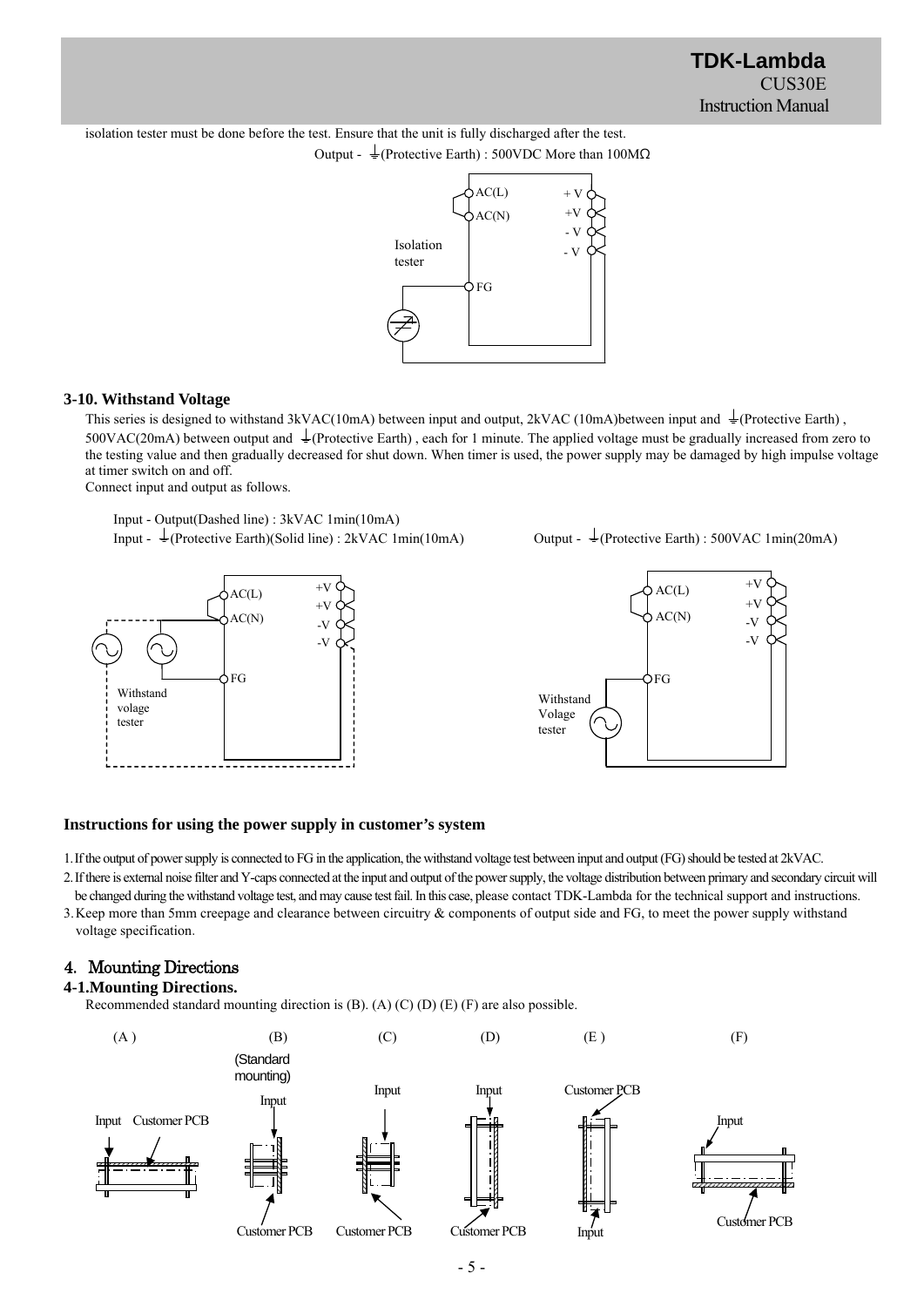### **4-2. Output Derating**

Make sure that the specified temperature range is maintained. Operate the unit out of the specified derating curve may trigger OTP (IC integrated). When OTP trigger, the output will be shut down. To reset OTP, remove the input of power supply for a few minutes, wait until the unit cool down, and then re-input.

#### ▥**CONVECTION COOLING**



| Ta $(^{\circ}C)$ | LOADING CONDITION(%) |               |  |
|------------------|----------------------|---------------|--|
|                  | Mounting A, D, E, F  | Mounting B, C |  |
| $-20-45$         | 100                  | 100           |  |
| 50               | 90                   | 100           |  |
| 60               | 70                   | 80            |  |
|                  | 50                   | 60            |  |

#### ▥**FORCED AIR COOLING**



| Ta $(^{\circ}C)$ | LOADING CONDITION(%)       |  |  |
|------------------|----------------------------|--|--|
|                  | All Mounting (A,B,C,D,E,F) |  |  |
| $-20 - 60$       | 100                        |  |  |
|                  | 70                         |  |  |

\*Recommended minimum air velocity : 0.7m/s. ( Measured at component side of PCB, air must flow through component side). The judgment of the air velocity can refer to the table as follows.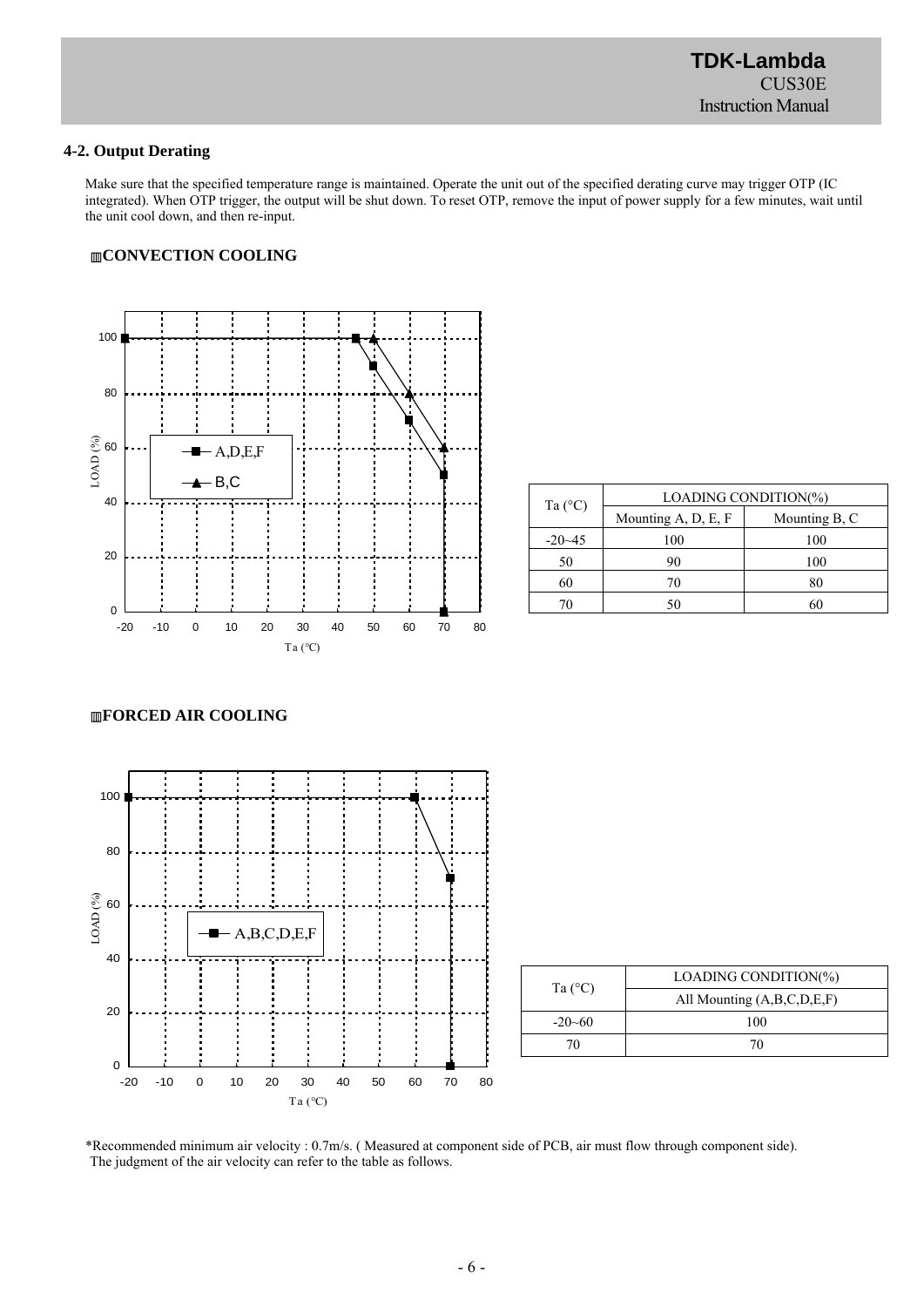#### Electrolytic capacitor allowable Max temperature

| MODEL. | Maximum Temperature of C51                         |                                       |  |
|--------|----------------------------------------------------|---------------------------------------|--|
|        | $Ta: -10^{\circ}\text{C} \sim +60^{\circ}\text{C}$ | $Ta : +60^{\circ}C \sim +70^{\circ}C$ |  |
| CHS30E | 70°C<br>Max                                        | $Ta + 10^{\circ}C$                    |  |

As a reference for forced Air Cooling, let air flow so that the C51 temperature is lower than Electrolytic capacitor allowable max temperature in the above table.



# ▥**LOW TEMPERATURE OPERATION**

The power supply can start up at -40℃, but the electrical characteristics cannot be completely conform to the specifications. So output derating is required when the power supply operate below125VAC/128VDC input. Refer to table below for details.

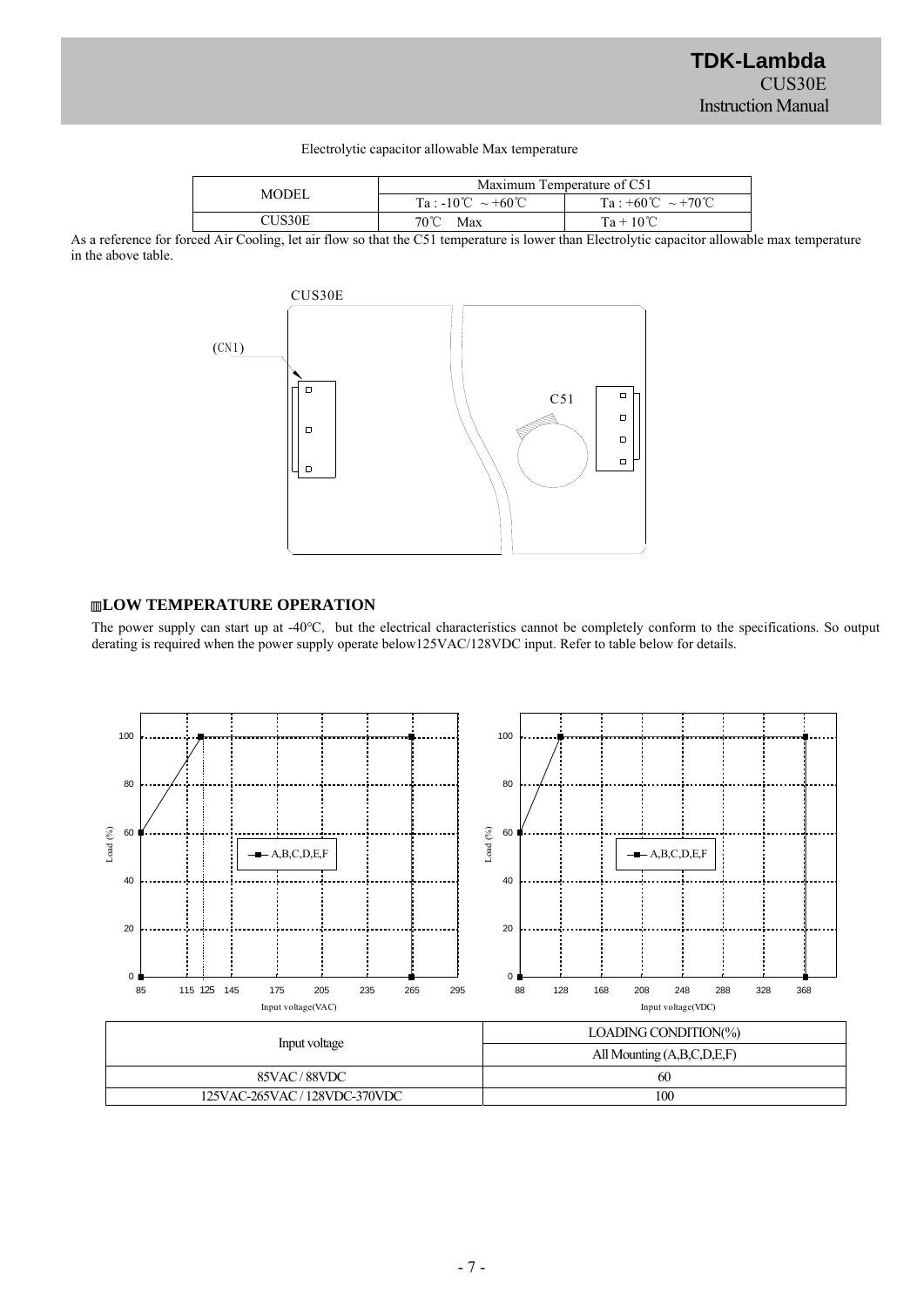## **4-3. Mounting Method**





Keep 4mm space from the sides of PCB. Especially, 8mm space is necessary from the solder surface. If the space is not enough, the specification of isolation and withstand will not be satisfied. Keep enough space in the power supply surroundings and the upper area of components for convection cooling.

The location of input and output terminals, recommended hole size of customer PCB as follows.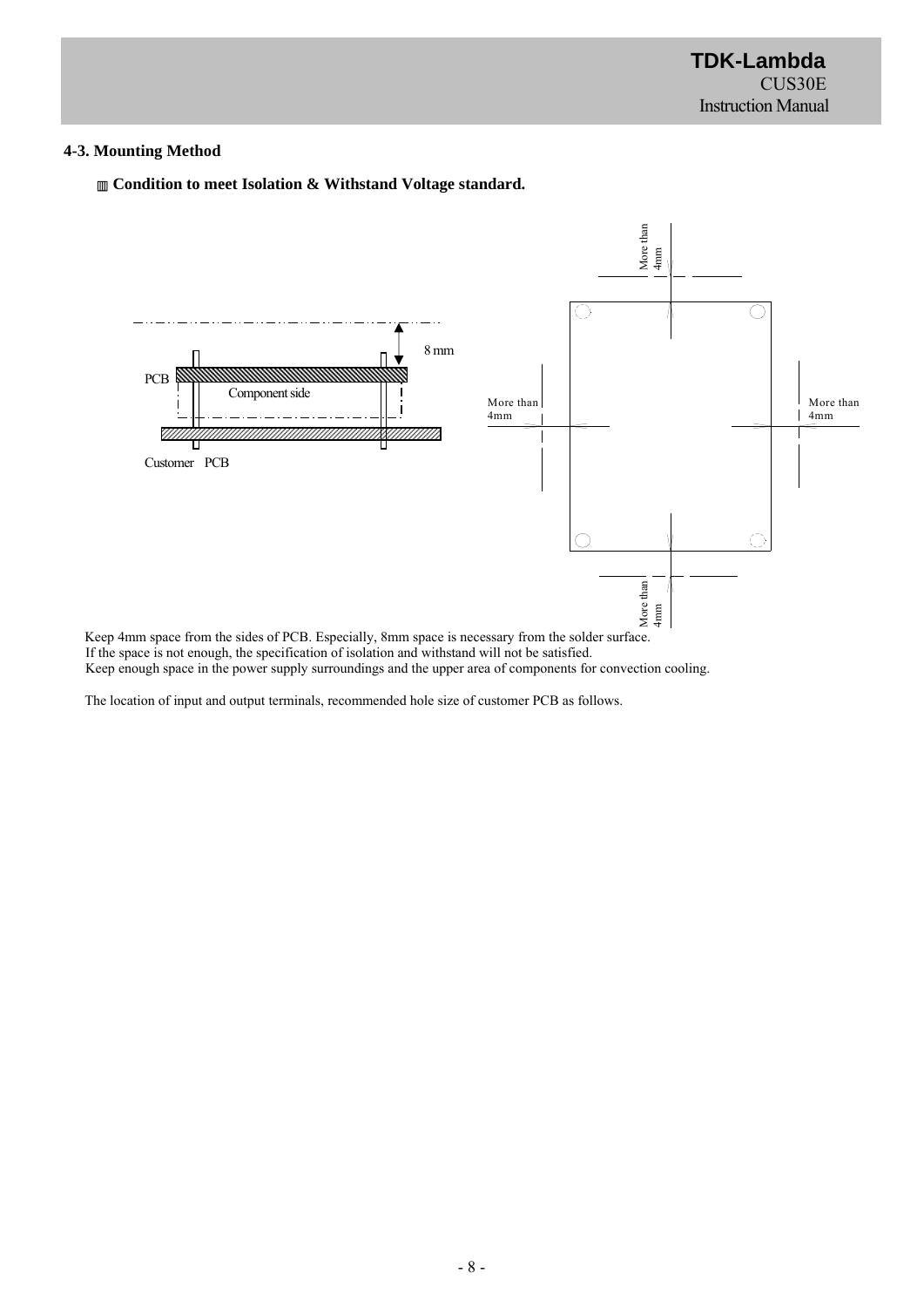

3.96±0.05  $\Leftrightarrow$   $\Leftrightarrow$  $\frac{1}{2}$  $\bigoplus$  $4 - 01.65 \pm 0.05$ 

The figure for customer installation as follows:



If the application environment with strong vibration, the product should be fixed with four spacers. The height of spacers is  $25.5 \pm 0.25$ mm . The figure for customer installation as follows:

The height of spacers is  $25.5 \pm 0.25$ mm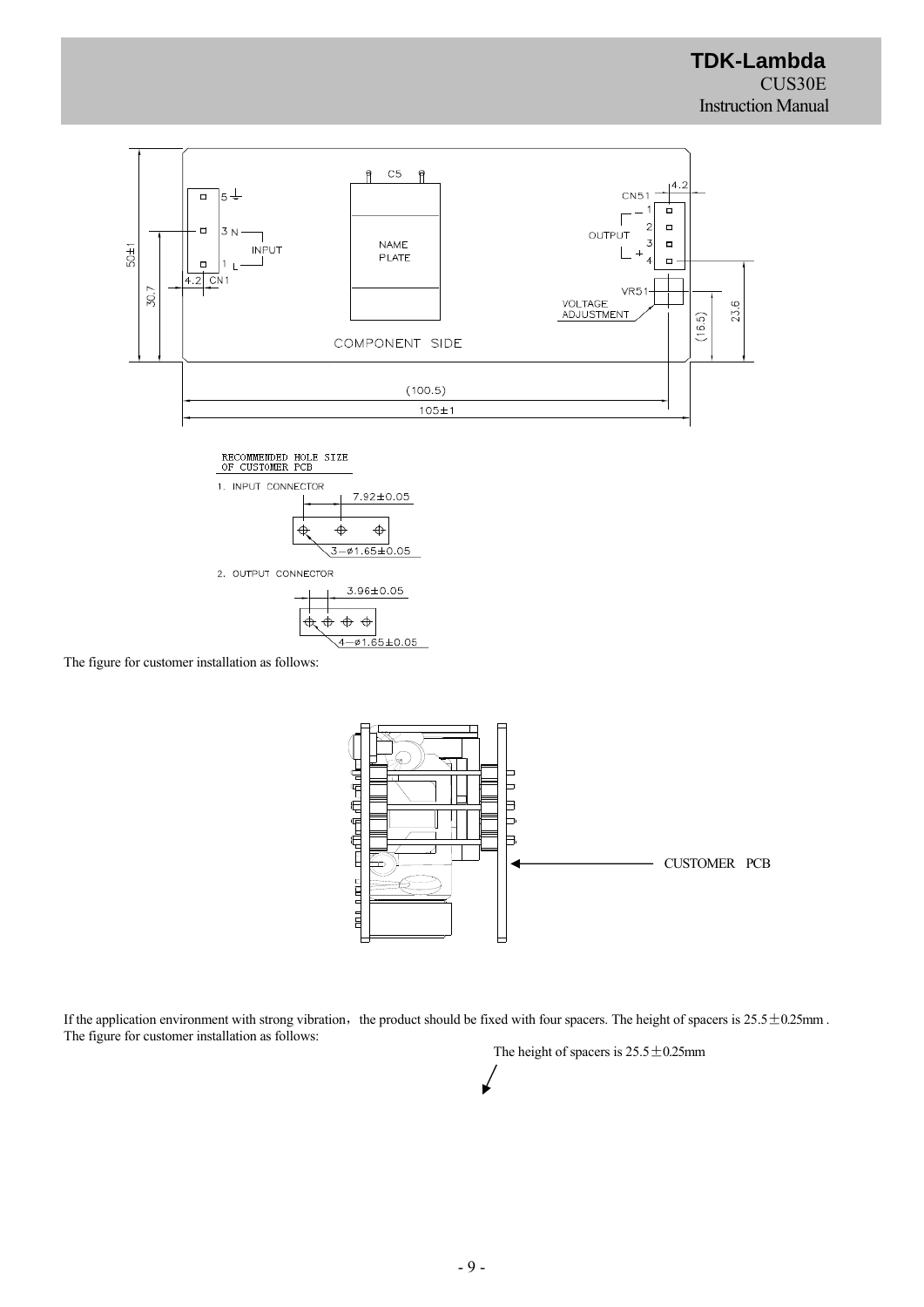

# 5. Recommended Soldering Conditon

Recommended Soldering Conditons are as follows.

- (1) Soldering dip Dip condition :260℃ within 10 seconds Pre-heat condition : 110℃ for 30-40 seconds
- (2) Soldering iron 350℃ within 3 seconds

(Note) Soldering time changes according to heat capacity of soldering iron, pattern on printed circuit board, etc. Please confirm actual performance.

# 6. External Fuse Rating

Refer to the following fuse rating when selecting the external fuses that are to be used on input line. Surge current flows when line turns on. Have to use slow-blow or time-lag type fuse, not fast-blow fuse. Fuse rating is considered by in-rush current value at line turn-on. Do not select the fuse according to input current (RMS.) values under the actual load condition

CUS30E: 3.15A

## 7. Before concluding that the unit is at fault

- (1) Check if the rated input voltage is connected.
- (2) Check if the wiring of input and output is correct.
- (3) Check if the wire thickness is enough.
- (4) Check if the output current and output wattage dose not over specification.
- (5) Check if the output voltage control (V.ADJ) is properly adjusted. OVP might be triggered and output is shut down.
- (6) Audible noise can be heard when input voltage waveform is not sinusoidal wave.
- (7) Audible noise can be heard during Dynamic-Load operation.
- (8) Ensure that a large capacitor is not connected on the output side. Please use within maximum capacitance shown below.

|              | Maximum external canacitance |                               |                                   |            |       |
|--------------|------------------------------|-------------------------------|-----------------------------------|------------|-------|
| <b>MODEL</b> | 3.3V                         | 77 Z<br>$\tilde{\phantom{a}}$ | 12 <sup>1</sup><br>$\overline{ }$ | 15V        | 24V   |
| CUS30E       | $10.000$ uF                  | $10.000$ uF                   | $2.700$ uF                        | $1.500$ uF | 600uF |

#### 8. Altitude

The clearance in power supply can meet 3000m altitude of IEC60664-1.

# 9. Warranty Condition

These products are under warranty for 3 years from the date of shipment. During the warranty period, TDK-Lambda will, either repair or replace products prove to be defective.

3 years warranty applies but not limited to the following items.

(1) Average operating temperature (ambient temperature of the power supply unit)is under 40℃.